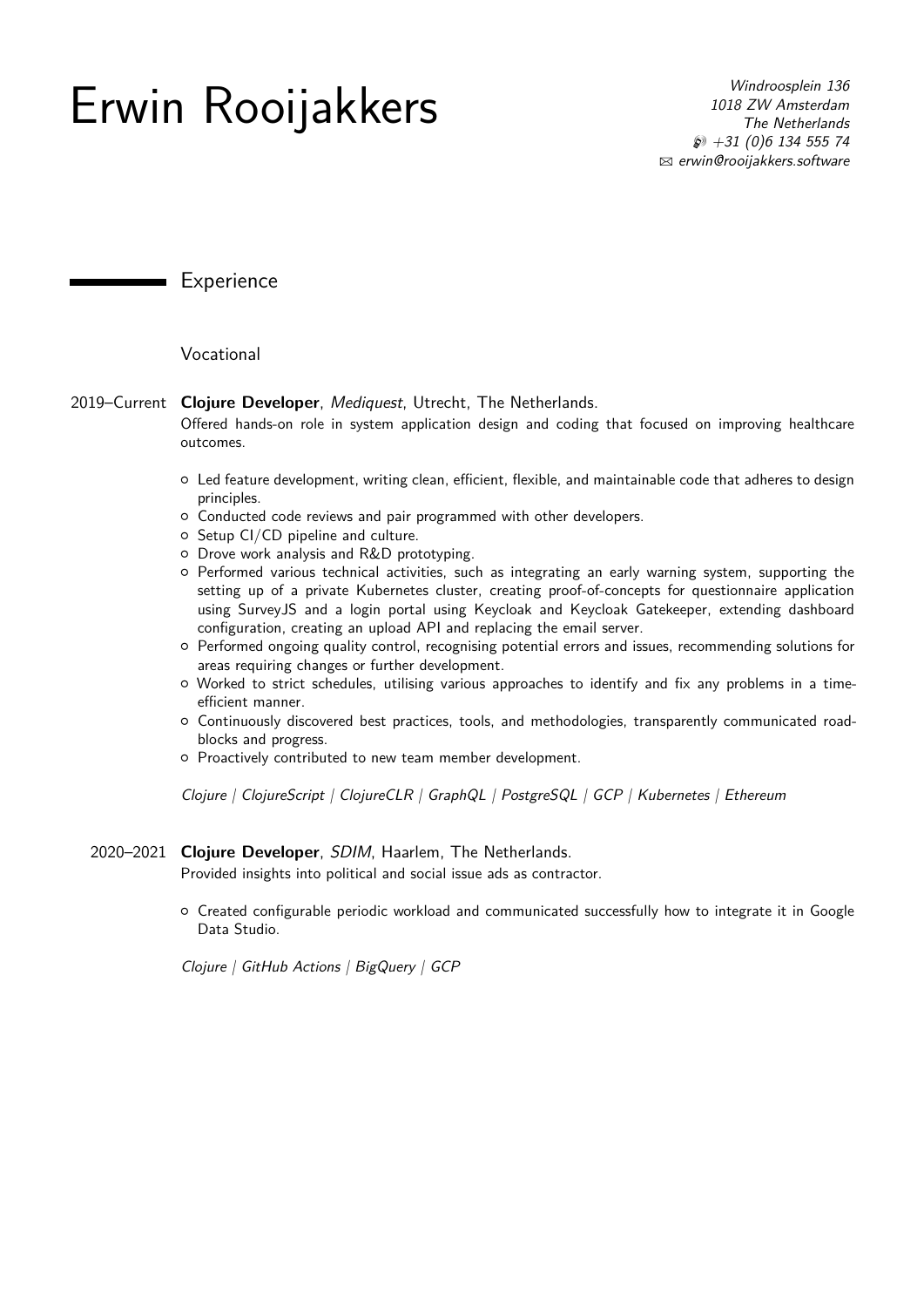#### 2018–2020 **Clojure Developer**, *TOOL2MATCH*, Tilburg, The Netherlands.

Worked as a contractor in the entire development life cycle of a recruitment application with a friendly and accessible UI and privacy in mind.

{ Accomplished various technical tasks, including performing a penetration test, implementing twofactor authentication (2FA), and building a PDF salary information report generator based on salary information from an external API.

*Clojure | ClojureScript | Reagent | re-frame | MySQL | DigitalOcean*

#### 2020 **Author**, *Packt*, Birmingham, United Kingdom.

Screencasts for The Clojure Workshop: A New, Interactive Approach to Learning Clojure.

{ Produced screencasts for the Clojure Workshop: A New Interactive Approach to Learning Clojure.

{ Provided customer service by rapidly responding to customer inquiries.

*Screencast-O-Matic | FIFINE Microphone | Spacemacs | Clojure | ClojureScript*

# 2018–2019 **Software Engineer**, *Alliander IT R&D*, Utrecht, The Netherlands.

- { Pitched and developed a proof-of-concept for GDPR-compliant sharing of smart meter measurements on top of the IOTA Tangle distributed ledger.
- $\circ$  Led technical activities and initiatives in R%D environment. Like building an interface for a virtual relaity electrician training platform, an application for image recognition of smart meters and a tool that compared genetic programming with extreme gradient boosting for energy consumption forecasting.
- { Posted blogs on different platforms with content regarding quantum computing and technologies.

*JavaScript | Node.js | Clojure | ClojureScript | Python | PostgreSQL | Kubernetes | AWS | IOTA*

# 2016–2018 **Clojure Developer**, *MPARE (Alliander)*, Arnhem, The Netherlands.

{ HelloData and Data Authorisation Gateway project Developed data platform with low latency, high scalability in mind for consumers, application developers, and for service providers within the energy market.

{ Built proof-of-concept for storing claims of devices and authorizations for access to energy measurements on the Ethereum blockchain.

*Clojure | ClojureScript | Raspberri Pi | IoT | Event sourcing | Node.js | Java | Redis | MySQL | Kubernetes | AWS | GitLab CI | Ethereum | Solidity*

#### 2015–2016 **Dev Engineer**, *ING Group*, Amsterdam, The Netherlands.

- { Rebuilt critical service with high scalability and resilience requirements.
- { Contributed to the mobile onboarding project using various programming languages, such as Scala and Java
- { Created domain-specific language for generating APIs using the Petri net modeling language for distributed systems. Used in backend of ING's Mobile Onboarding project.

*Scala | Akka | Java | Docker | Maven | sbt | Kafka | Cassandra*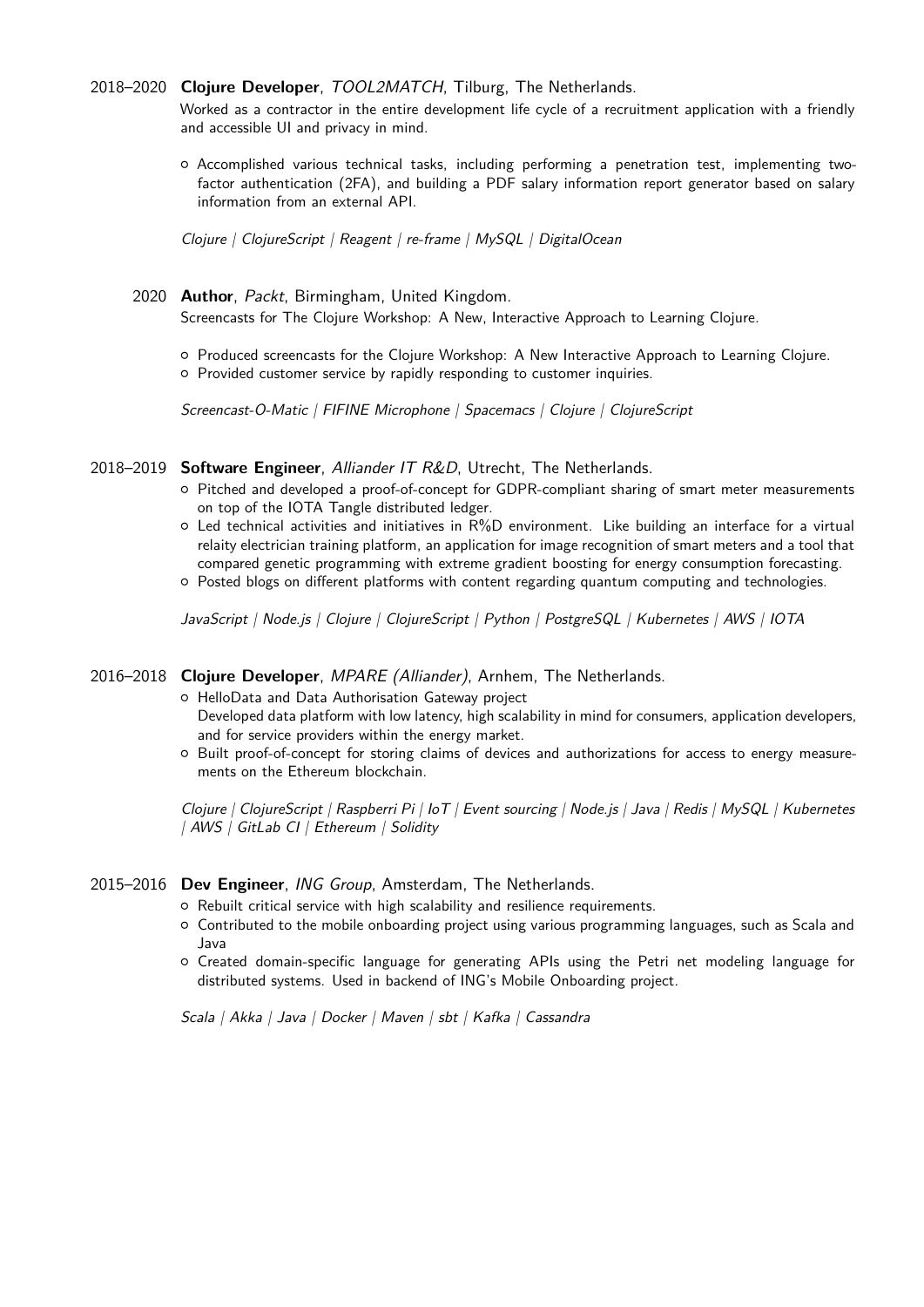#### 2014–2015 **IT Specialist**, *ING Group*, Amsterdam, The Netherlands.

- { Created monitoring dashboard.
- { Developed features for full-stack .NET application used for operations on bank accounts.
- { Implemented tests using Specification by Example (Behaviour-Driven Development).
- { Improved build pipeline using PowerShell Desired State Configuration.

*C# | .NET | JavaScript | SQL Server | TIBCO | CodedUI | TFS | PowerShell (DSC)*

# 2013–2014 **Software Engineer**, *Sogyo*, De Bilt, The Netherlands.

{ Collaboratively built new lunch ordering application for employees that is still in use.

*C# | .NET | JavaScript | TFS*

**Miscellaneous** 

# 2017–Current **Organiser and Tutor**, *ClojureBridge*, Amsterdam, The Netherlands.

Help with and create beginner hands-on programming workshops with the aim to increase diversity within IT.

2018 **Software Engineer**, *D-VAULT*, Amsterdam, The Netherlands.

Prototyped a privacy-adhering (GDPR proof) blockchain solution for load balancing in the energy sector. It shared high resolution energy data using distributed ledger technology so that the aggregator could only see the sum of usage over an area and not individual measurements, and individuals could not see each others measurements. We used the IOTA tangle, decentralised aggregation methods such as push sum protocol and synchronisation of data exchange on a network of Raspberry Pis. The project won third price in energy track of Blockchaingers Hackathon 2018.

# Education

2011–2013 **MSc** Transpersonal Psychology and Consciousness Studies, *School of Social Sciences, University of Northampton*, Northamptonshire, United Kingdom. Transpersonal psychology attempts to translate spiritual principles into contemporary grounded, scientific language.

> **Research** MSc: Madness or Mysticism? A Quantitative Exploration of the Differentiation Between Psychosis and Spiritual Experience

2007-2011 **BSc** Liberal Arts & Sciences (Bèta-gamma) (Major: Physics and Astronomy, Minor: Philosophy), *Institute for Interdisciplinary Studies, University of Amsterdam*, Amsterdam, The Netherlands. Bèta-gamma combines elements of exact sciences, life sciences, social sciences, economy and philosophy. The basic principle of the program is that complex problems can not be solved from a single discipline.

> **Research** BSc: Searching for Interstellar Gas Powered by the Jets of the X-Ray Binary V404 Cyg

Anton Pannekoek Institute for Astronomy

**Research** BSc: From Empiricism to Ontology: Exact Sciences and the Role of Interpretation in Quantum Mechanics

Institute for Interdisciplinary Studies

2000–2007 **VWO Natural Sciences & Technology**, *Fioretti College*, Lisse, The Netherlands.